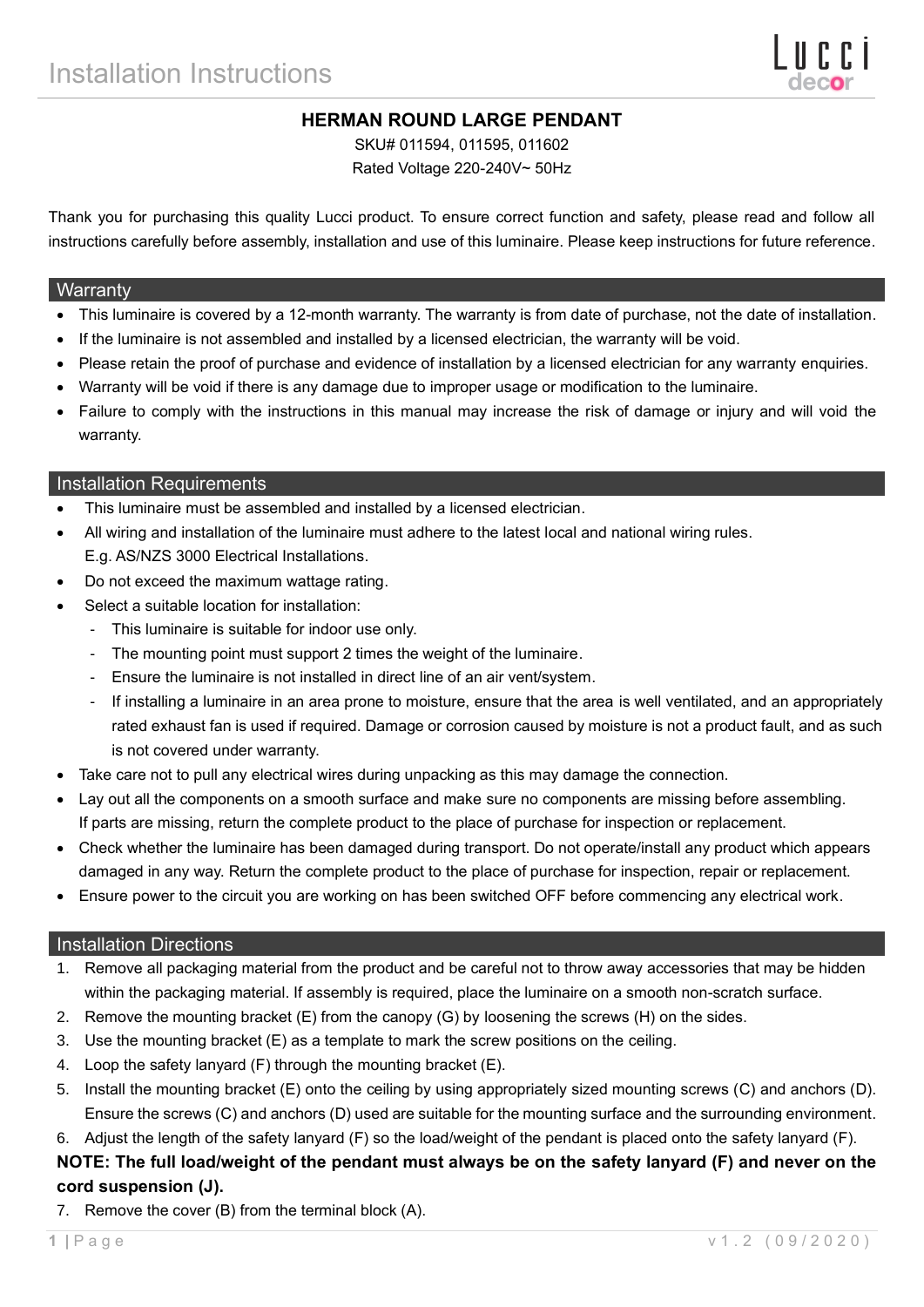8. Connect the mains supply wire to the terminal block (A).

Earth – Yellow/Green Yellow/Green or  $\overline{\bigoplus}$ Neutral – Blue or Black Blue or N

Live – Brown or Red Brown or L

**Mains Supply Wire Luminaire Wire / Terminal block**

- 9. Ensure the wires are secure, and no bare wires are exposed. Install the cover (B) back onto the terminal block. (A)
- 10. Install the canopy (G) onto the mounting bracket (E) and secure by tightening the screws on the side (H).
- 11. Install a globe (L not included) into the lamp holder (K). Do not exceed the maximum wattage rating.
- 12. After the installation, switch on the luminaire to test and enjoy your new lighting product.



**NOTE: The full load/weight of the pendant must always be on the safety lanyard (F) and never on the cord suspension (J).**